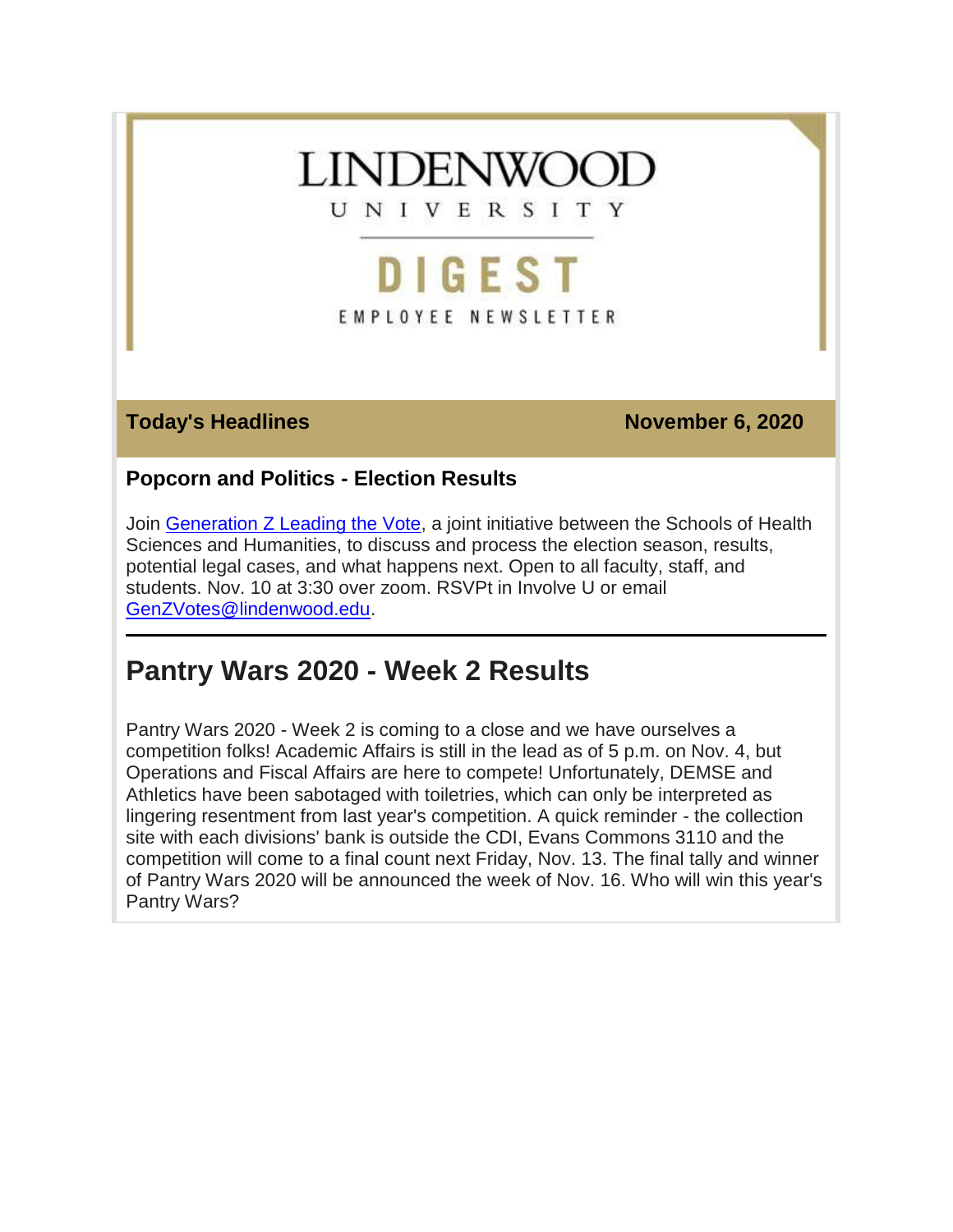

## **Thanksgiving Holiday Announcement**

In recognition of the outstanding teamwork you have demonstrated this year, employees will have the entire week of Thanksgiving off! If you were unable to attend yesterday, please [watch the Town Hall](https://youtu.be/YVAv3kTjsEU) with Dr. Porter and Dr. Ayres, which shares this special announcement.

<hr size=2 width="100%" noshade style='color:black' align=left>

## **GIS Day**



Geographic Information Systems (GIS)

technologies are all around you! It's crucial in tracking Covid-19 cases in live dashboards. It is even indispensable in the supply chain management and logistics systems that get the products you ordered online to your door.

The Lindenwood University GIS Program invites you to attend the *virtual* GIS Day event on Tuesday, Nov. 17.

Join us to celebrate our regional GIS community and to find out how a GIS Certificate can add value to your degree!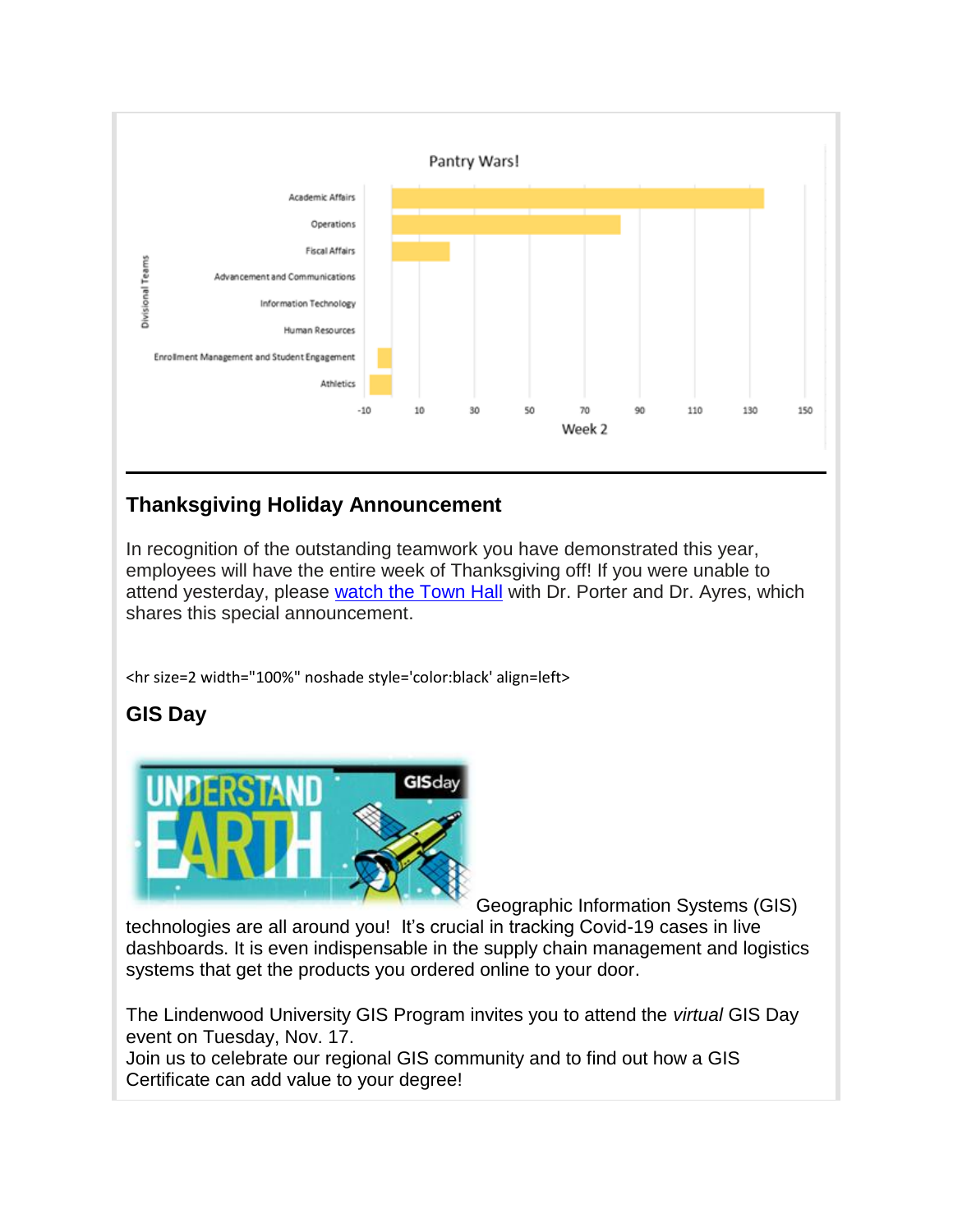9:30 a.m. – 10:45 a.m. GIS is all around us – Presentations from regional GIS professionals highlighting their use of GIS in their day-to-day operations and special projects. Presentations will be followed by a Q&A session.

11 a.m. – 12:15 a.m. Lindenwood GIS Interns share their Real Experience, Real Success – Presentations by recent Lindenwood GIS interns - the Where, the Why and the What of their GIS experiences beyond the classroom.

1 – 2:15 p.m. – Charting the Course - What's next for Lindenwood GIS presentation on upcoming GIS initiatives at Lindenwood and round table with the GIS user community about workforce needs.





**The Hammond Institute's Virtual Panel on COVID-19 is Available**



MEMORIAL SPEAKER SERIES The Hammond Institute held a virtual panel discussion last week on COVID-19 and its Policy Trade-Offs. The event was part of the HF Langenberg Memorial Speaker Series. The video of the event is now available at the **Hammond Institute website**.

The event, moderated by the institute's director, Howard Wall, discussed various approaches to handling the coronavirus pandemic in terms of both public health and economic considerations.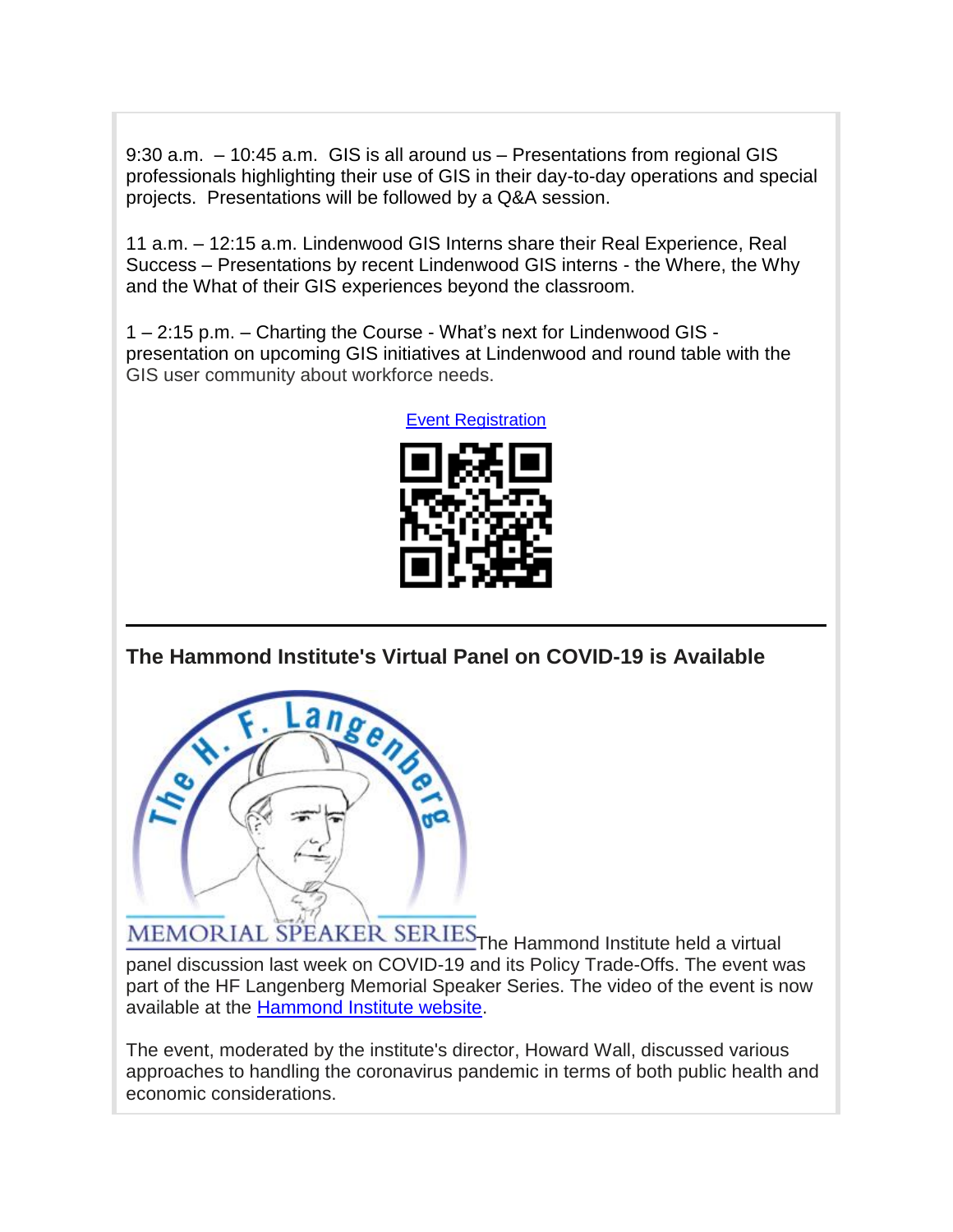On one side was Stephen Miller, the Adams-Bibby Chair of Free Enterprise at Troy University, who argued that the US should shift from protecting the whole population to protecting only the most vulnerable. Jeremy Horpedahl, assistant professor of economics at the University of Central Arkansas and scholar in the Arkansas Center for Research in Economics, made the case for more-conventional policies with substantially ramped-up testing.

## **Apply for the new PRIDE Fund internal grant opportunity!**

We are excited to announce the inaugural call for proposals for the President's Research, Innovation, and Development toward Excellence (PRIDE) Fund. Applications for this internal grant are open until Dec. 13. To learn more about the PRIDE Fund and access the application, please take a look at the following information.

- The PRIDE Fund internal grant application is available through a dedicated funding opportunity available in Pivot. The award notice in Pivot provides general information and links to all application materials. To access this opportunity:
	- o Register for Pivot with your LU email address and contact information. Guidance for Pivot registration is [available here.](https://www.lindenwood.edu/academics/support-resources/office-of-institutional-effectiveness/research-and-compliance/grants-and-sponsored-projects/pivot/)
	- o When logged into Pivot, click the "Funding" tab. On this page, click "Internal Opps" on the left side to see the PRIDE Fund opportunity.
- Visit the [PRIDE Fund webpage](https://www.lindenwood.edu/academics/support-resources/office-of-institutional-effectiveness/research-and-compliance/research-innovation-partnership-lab/pride-fund/) for more information and an extensive FAQ addressing every element of the application. Additional information is available in the Pivot funding announcement.

## **Dr. Jeanie Thies Appears on St. Louis Public Radio**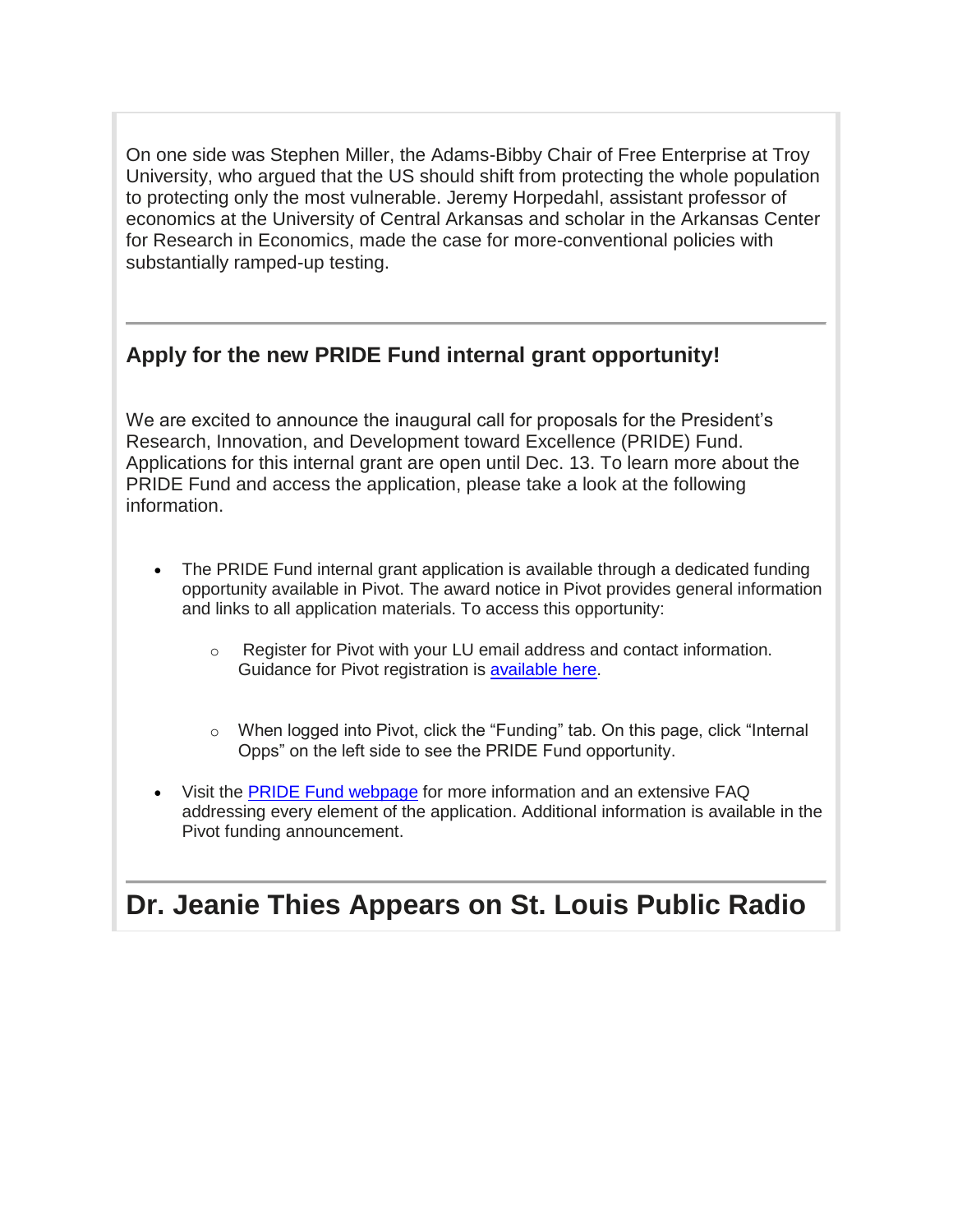

Jeanie Thies, coordinator of the Hammond Institute's [Criminal Justice Reform](https://www.hammondinstitute.org/criminal-justice-reform) Initiative, made an appearance on St. Louis Public Radio to discuss the voting rights of those with felony convictions.

Thies, who is also a professor of political science, made the case that restoration of voting rights to the formerly incarcerated should be part of a bipartisan reform of the criminal justice system. The entire piece can be read or listened to [here.](https://news.stlpublicradio.org/government-politics-issues/2020-11-03/a-slap-in-the-face-missourians-with-felony-convictions-dont-want-to-wait-to-vote)

## **Join the Next Lindenwood Book Club Virtual Meeting**

Readers! Join our next LU Book Club Virtual Meeting on Tuesday, Nov. 17 at 7 p.m. We will be discussing the first 8 chapters of [The Vanishing Half](https://www.goodreads.com/book/show/51791252-the-vanishing-half?ac=1&from_search=true&qid=R1kiRnes4T&rank=1) by Britt Bennett. [Register for the Zoom meeting](https://lindenwood.zoom.us/meeting/register/tJ0tdeGvrzsuH9b9p_YLjPHGnFSTECxXxhKH) to connect with alumni, students, staff, and faculty. Join the Lindenwood Book Club on [our Goodreads.com hub,](https://www.goodreads.com/group/show/1081806-lindenwood-university-book-club) where our community comments on weekly discussion posts.

## **COVID-19 Challenges in Public Health, Ethics, and Equity – Panel Session**

Join us Wednesday, Nov. 11 at noon for a conversation about COVID-19, led by a panel of faculty experts. We will explore unexpected challenges encountered during the pandemic by professors, researchers, public health professionals, and the general public. Our panel will address ways the pandemic may change the way we think about public health in the future, key ethical issues and inequities, and features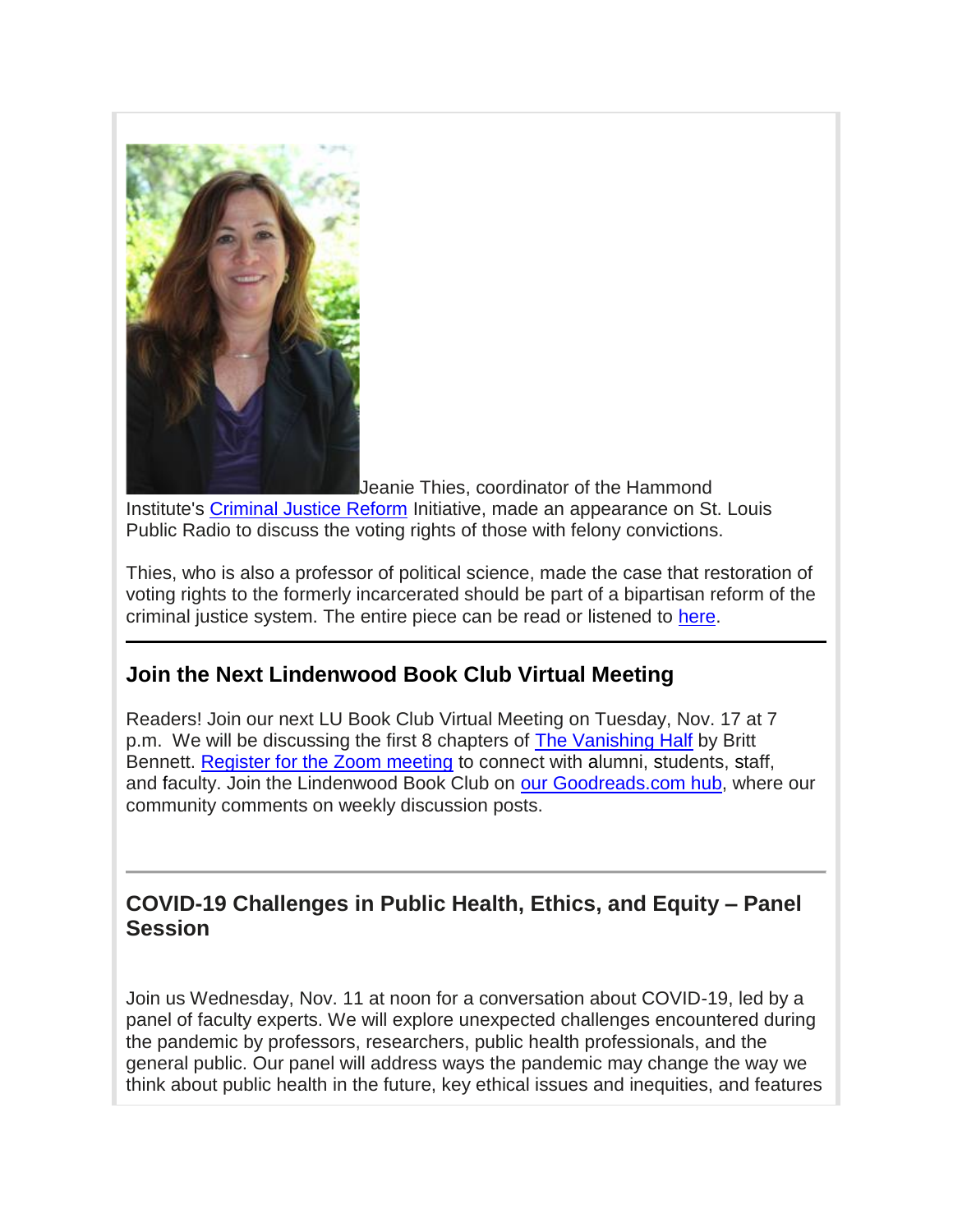of rapid vaccine development in the US. This session is designed for active conversation, with space for attendees to pose questions to our panel. All faculty, staff, students, and community members are welcome.

Our panelists are Dr. Cynthia Schroeder, Dr. Chad Kerksick, Dr. Amanda Harrod, and Dr. Ted Cohen. The conversation will be moderated by Dr. Michael Leary, Director, Office for Research & Compliance, as part of our annual series of conversations at Lindenwood University on research, data, and ethics.

Please register for this event [here.](https://covid19.training.lindenwood.edu/)



During the months of November and December, the Q2 Team will offer Q2 Phase I sessions to our partners at Wylie. All areas of Wylie will participate in the sessions, Academic Services, Recruitment, and Retention. We look forward to spreading the culture of Q2 service excellence and bringing a heightened level of service to our students through this initiative!

 $R S I$ 

T

Y

**LINDENW** 

V E

LEARNING ACADEMY

UNI

#### -Q2 Team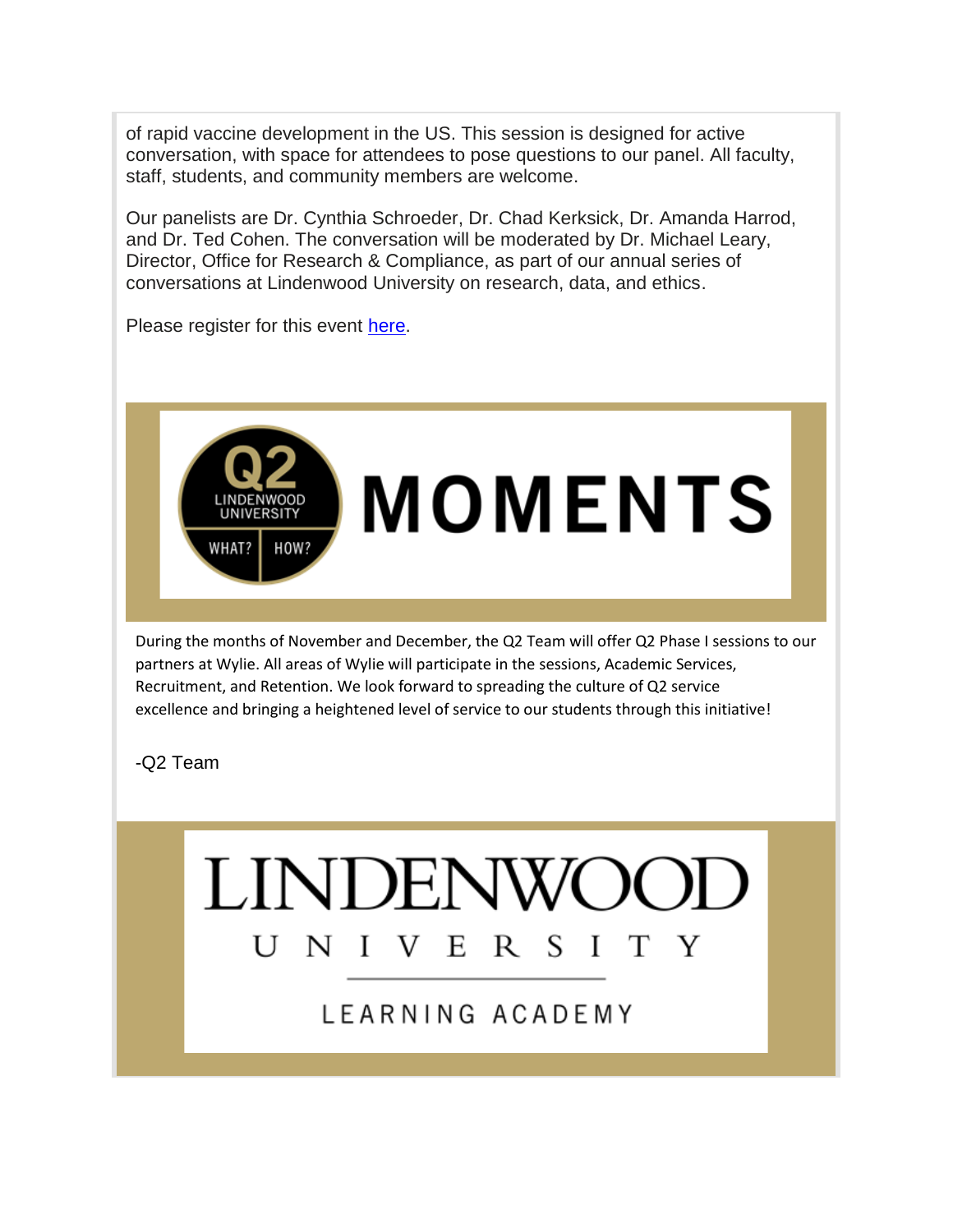**Recordings now available for Employee Fellow trainings – Click below to access**

[Leveraging Excel to Gain Meaningful Insights About Data](https://web.microsoftstream.com/video/f71076d5-1cf3-4464-a8b2-c5b7cb6a74b6) Power of Positivity - [Welcome / Orientation Session Links](https://pop-info.training.lindenwood.edu/)

#### **Faculty Feedback 2020**

The Faculty Council and the Learning Academy developed two surveys to constructively collect feedback on the fall semester. Data collected from the faculty and student survey will be presented at the Nov. 18 full faculty meeting. This data will help guide spring protocols to best support teaching and learning, as well as student engagement and success. Please complete the **[faculty survey](https://lindenwood.az1.qualtrics.com/jfe/form/SV_0rFRcMVeuz2O40R)** by **Monday, Nov. 9 at 5 p.m.**

## **Encouraging Student Engagement During Synchronous Meetings**

A new [Faculty Focus article](https://www.facultyfocus.com/articles/effective-teaching-strategies/encouraging-student-engagement-during-synchronous-meetings-preventing-midterm-drop-off/?st=FFdaily;sc=FF201104;utm_term=FF201104&utm_source=ActiveCampaign&utm_medium=email&utm_content=Encouraging+Student+Engagement+During+Synchronous+Meetings%3A+Preventing+Midterm+Drop-Off&utm_campaign=FF201104) provides concrete strategies for addressing the following scenarios:

- Your student logs onto the synchronous meeting, but does not move in or out of the breakout room, or is still logged in after class has ended.
- You ask a question of the class and the inevitable cricket noise occurs.
- You ask students to complete a poll and there are eight students who are not voting.
- There are many students who are not doing well in the class. You contact them and ask that they attend office hours. Now you have 25 appointments in one week.
- There are several students who have multiple missing assignments, despite the fact that you send frequent reminders and have increased communication in your class.
- Attendance was great at the start of the semester, but by midterm, students stop attending in person or synchronous conferencing.

## **Addressing Common Issues with Online Group Work**

*It's well known that group work benefits the learning process but also that learners can dread the idea of doing group projects. So, as online instructors, what can we do about this situation? Research shows that group projects in online courses are fraught with mixed results for both students and faculty (Brindley et al., 2009; Roberts & McInnerney, 2007; Morgan et al., 2014). We need to provide the best environment for group work to occur because students gain valuable skills from group projects that they wouldn't gain in an isolated online course (Roberts & McInnerney, 2007). There are a few simple changes that we can make to increase the likelihood of success in group projects. This article looks at five pain points of online group projects and how you as a faculty member can address these with*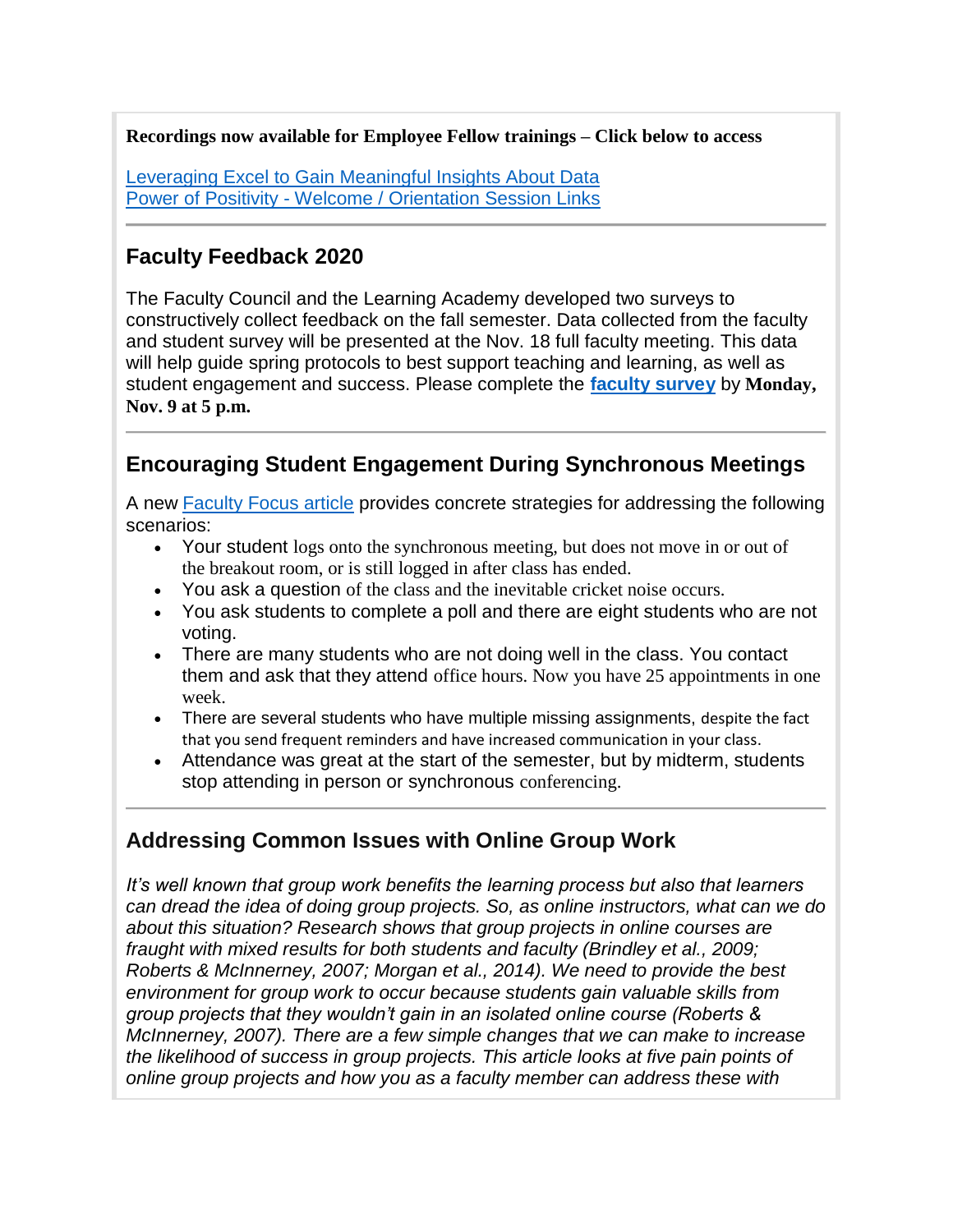*course design and teaching practice.* **To continue reading this article, access Lindenwood's groups subscription to** *The Teaching Professor.* If you haven't already registered, follow these steps:

- Go to [magnapubs.com/register](https://www.magnapubs.com/register/)
- Enter information in the required fields > Submit. NOTE: if you get an error that your password does not match, skip down to the **EXISTING USERS** section below
- Once successfully registered, you will see a screen "Thank you for completing your registration"
- Go to [magnapubs.com/profile](https://www.magnapubs.com/profile/join-sitelicense/ab922674baf180b91b75879aa5d9953f)
- On the right side of the page, in the "Username or email address" box, enter the email address that you submitted in Step 1.
- Enter your password > Login
- On the My Account page > Join Team
- On the My Online Access page click the appropriate orange "Go to..." box for access.

#### **Acknowledgements**

#### **Graduate Student Publishes!**

Angelina Chartrand, English studies-creative writing emphasis and gender studies minor has had a short story titled "*Ersatz*" accepted for publication in [The Oakland Arts Review,](https://oaklandartsreview.com/) an international undergraduate literary and arts journal out of Oakland University in Rochester Hills, Michigan.

#### **Fall Semester Hours**

#### **LARC/Library Services' Fall Hours**

Monday – Thursday: 8 a.m. – 10 p.m. \*We will begin staffing the building at 7:30 a.m. Friday: 8 a.m. – 5 p.m. Saturday: 10 a.m. – 6 p.m. Sunday: 2 – 10 p.m.

For safe communication, Chat Services are always available during the LARC's open hours.

#### **Upcoming Virtual Events and Deadlines**